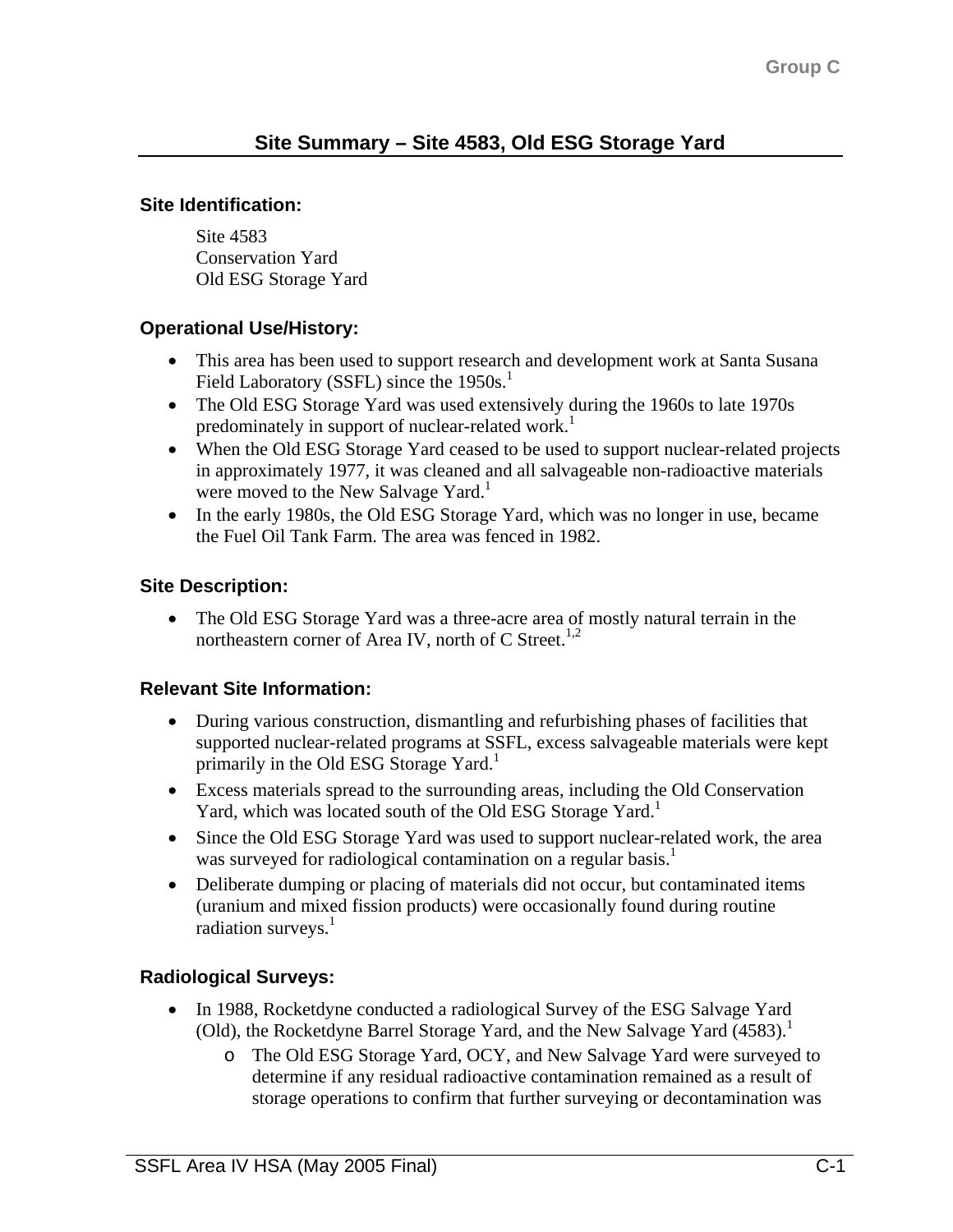necessary. 1 The area was surveyed for fixed and removable alpha/beta contamination.

- o Ambient gamma exposure rate measurements were collected for the New Salvage Yard and the drainage gully to the west.
	- Average ambient surface gamma: 14.7 µR/hr.
	- Background:  $15 \mu R/hr$ .
	- Acceptable Limit: Less than  $5 \mu R/hr$  above background.
	- The survey found the area to be below acceptable limits.

#### **Status:**

• The Old ESG Storage Yard became the Fuel Oil Tank Farm in the early 1980s. The Fuel Tank Farm and associated piping were demolished in 1999.

#### **References:**

- 1- ETEC Document, GEN-ZR-008, "Radiological Survey of the ESG Salvage Yard (Old), Rocketdyne Barrel Storage Yard, and New Salvage Yard (T583)," August 22, 1988.
- 2- SSFL Area IV, ETEC Industrial Planning Maps, 1962-1992.
- 3- Historical Site Photographs from Boeing Database.